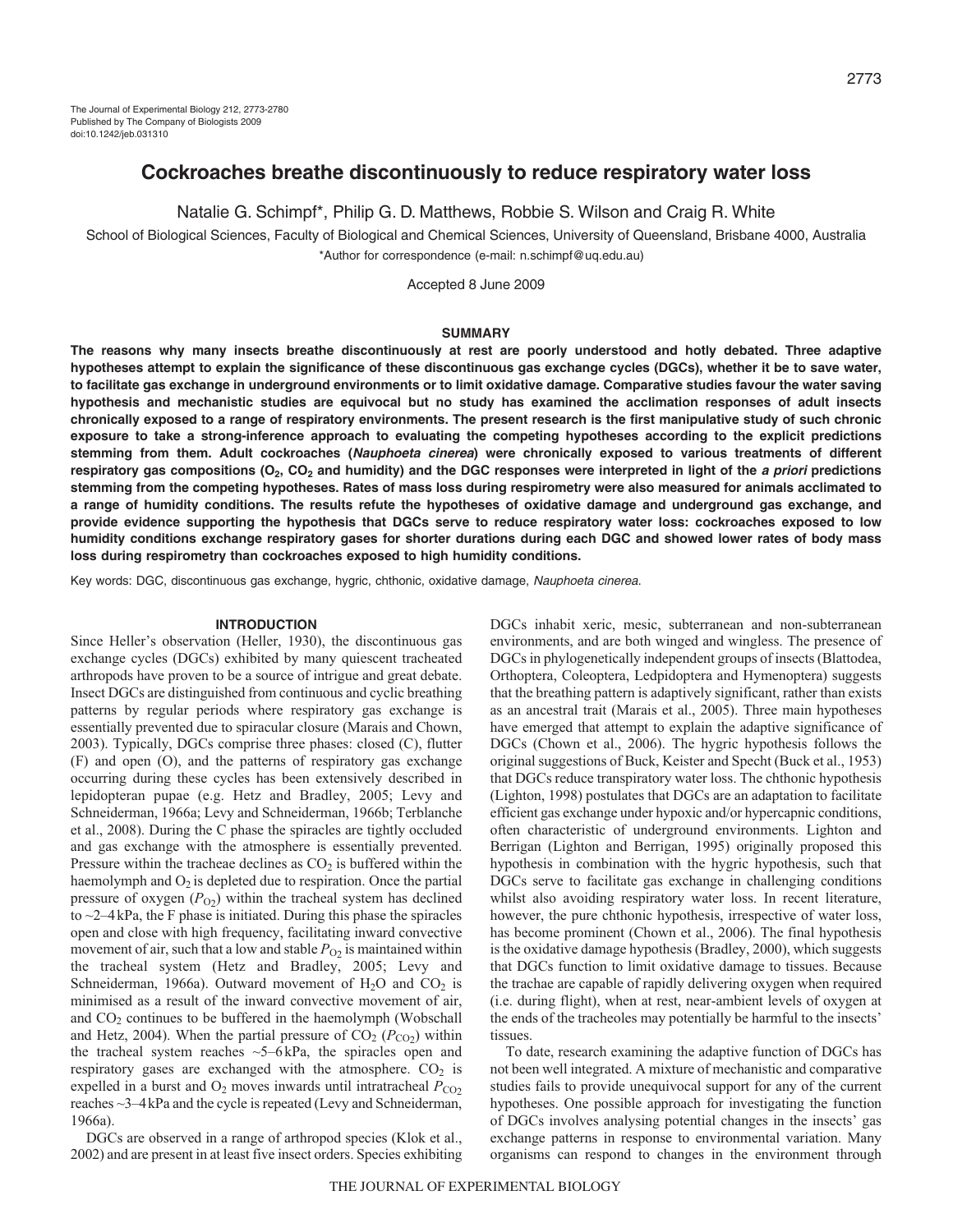## 2774 N. G. Schimpf and others

morphological or physiological alterations that allow improved function in the new conditions. This process of change in response to environmental variation is known as phenotypic plasticity or acclimation response (Fordyce, 2006). Until now, during examination of DGCs, adult insects have only been subjected to acute changes in respiratory gas conditions, as opposed to being chronically exposed. It has therefore not yet been discovered whether or not insects are capable of modifying their gas exchange patterns in response to prolonged changes in respiratory environments. The potential acclimation response of an insect to a range of environmental conditions could be utilised to differentiate among the three putative adaptive functions of DGCs, as each hypothesis can be used to make distinct predictions regarding the changes in DGC patterns in response to different respiratory environments (Table1). The literature is largely devoid of predictionbased approaches for understanding the function of DGCs, and such a strong-inference approach would give more credibility to results (Huey et al., 1999). The present research is the first manipulative strong-inference study to address changes in the DGCs of adult insects in response to chronic exposure to varying respiratory environments. This research makes it possible to differentiate among the competing hypotheses and provides insight into the possible selective pressures that may have led to the evolution of DGCs by evaluating the hypotheses according to the explicit predictions stemming from them.

The present study aimed to test among the competing hypotheses for the function of DGCs using the speckled cockroach (*Nauphoeta cinerea*)*.* Cockroaches were chronically exposed to different concentrations of  $O_2$ ,  $CO_2$  and water vapour [in practice relative humidity (RH)] and DGC responses were examined in light of the *a priori* predictions of the competing hypotheses (Table 1). In the case of the hygric hypothesis, a positive relationship between O phase duration and RH treatment is predicted, as most respiratory water loss occurs during the O phase (Chown et al., 2006). Thus, animals exposed to low levels of ambient RH will have shorter O phases than animals acclimated to high RH. In the case of the chthonic hypothesis, either a positive relationship between  $CO<sub>2</sub>$  treatment and the C and F phase durations or a negative relationship between  $O_2$  treatment and the C and F phase durations is predicted, because the  $CO<sub>2</sub>$  and  $O<sub>2</sub>$ partial pressure gradients required to facilitate efficient gas exchange are generated during these phases. Thus, animals acclimated to low  $O_2$ , high  $CO_2$  or both are predicted to have relatively long C and F phases, such that large partial pressure gradients are established to maintain adequate gas exchange under hypoxic or hypercapnic conditions. Finally, in the case of the oxidative damage hypothesis, a negative relationship between O phase duration and  $O_2$  treatment is predicted, because oxidative damage would be greatest during the O phase. Thus, animals

exposed to high  $O_2$  are predicted to have shorter O durations that animals acclimated to low  $O_2$ .

## **MATERIALS AND METHODS**

*Nauphoeta cinerea* Olivier 1789 was a suitable study organism for this research as, following preliminary investigations, it was shown to exhibit a conspicuous DGC (Fig.1). Final instar cockroaches were obtained from The Herp Shop (Ardeer, Victoria, Australia) and maintained as single-sex stock populations in 60l plastic containers at a constant temperature of 23±1.5°C and a 12h:12h L:D cycle. Cockroaches were provided with an *ad libitum* diet of carrots and dry cat food. The stock population was maintained at environmental conditions:  $21\%$  O<sub>2</sub>, 0.03% (atmospheric) CO<sub>2</sub> and ambient RH (~60–80%). Upon maturation, samples of male cockroaches from the stock population were randomly selected and assigned to acclimation treatments. Females were not used in this study to eliminate changes in metabolism and gas exchange associated with reproduction (Rossolimo, 1982), as female *N. cinerea* are facultatively parthenogenetic (Corely et al., 2001).

In order to elucidate whether or not DGC patterns showed an acclimation response, cockroaches were chronically exposed to a number of different gas conditions. Exposure treatments lasted five weeks, a period adequate to elicit acclimation responses in cockroaches (Dehnel and Segal, 1956). For each of the gases  $[O<sub>2</sub>,]$  $CO<sub>2</sub>$  and water vapour (RH)], a range of treatments from low to high was used. Each treatment population (*N*~50) was housed in a 7l polypropylene (Sistema, New Zealand) container under the same temperature and L:D conditions as the stock population. The treatment gases were set and delivered to the acclimation boxes at a flow rate of  $\sim$ 200 ml $\text{min}^{-1}$ , measured with a mechanical flow meter (Duff and McIntosh, Sydney, Australia). This ensured constant turnover of the gas within the container and maintained a slight positive pressure inside the container. Gas exited the container *via* a minimum of 1m of 8mm outer diameter tubing.

To ascertain whether a change in DGC pattern occurred during the exposure period, cockroach respiratory patterns were characterised at 23±1°C upon completion of acclimation treatments. As such, the rate of  $CO<sub>2</sub>$  release of 12–16 randomly selected cockroaches was measured using standard flow-through respirometry (Withers, 2001). Two cockroaches were measured simultaneously using each of the two sample cells of a Li-7000 (Li-Cor, Nebraska, USA)  $CO<sub>2</sub>-H<sub>2</sub>O$  analyser. This precluded simultaneous measurement of  $CO<sub>2</sub>$  and  $H<sub>2</sub>O$  but increased the number of individuals that could be measured. Cockroaches were placed individually in one of two 25ml respirometry chambers to which gas (see Table2 and below for details) was delivered at a constant flow rate of 200mlmin–1. Unless explicitly stated otherwise, the incurrent gas was dry (Drierite, Sigma-Aldrich, Steinheim, Germany) and CO<sub>2</sub>-free (Soda Lime, Fluka, Steinheim, Germany)

Table 1. Explicit predictions regarding the response of discontinuous gas exchange cycle phase durations following exposure to varying respiratory environments

|                  | Treatments                            |                           |                 |                           |  |
|------------------|---------------------------------------|---------------------------|-----------------|---------------------------|--|
|                  |                                       | Low                       | High            |                           |  |
| Hypothesis       | Factor                                | Phase response            | Factor          | Phase response            |  |
| Hygric           | RH                                    | O duration decrease       | RH              | O duration increase       |  |
| Chthonic         | CO <sub>2</sub>                       | C and F duration decrease | CO <sub>2</sub> | C and F duration increase |  |
|                  | O <sub>2</sub>                        | C and F duration increase | O <sub>2</sub>  | C and F duration decrease |  |
| Oxidative damage | O duration increase<br>O <sub>2</sub> |                           | O <sub>2</sub>  | O duration decrease       |  |
|                  | $\sim$ $\sim$ $\sim$ $\sim$           | _ _ _ _                   |                 |                           |  |

RH, relative humidity; O, open phase; C, closed phase; F, flutter phase.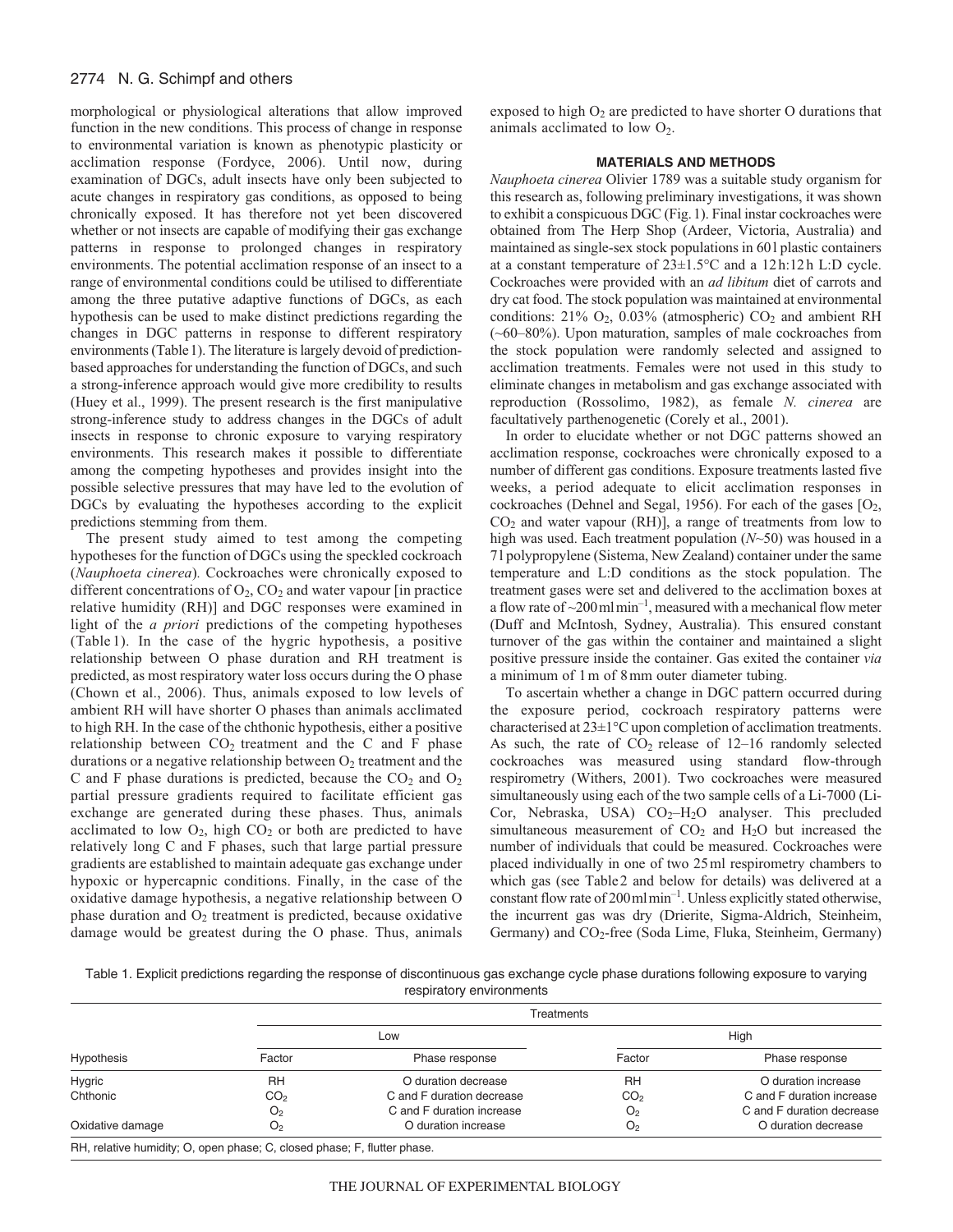

Fig. 1. Measurement of carbon dioxide release over time from Nauphoeta cinerea, demonstrating a conspicuous discontinuous gas exchange cycle. Measurements were taken at a flow rate of 200 ml min–1.

to maximise the accuracy of the analyser. The fractional  $CO<sub>2</sub>$  content of the excurrent gas from each chamber was recorded to a computer at a sampling frequency of 1Hz.

All respirometry was performed during the inactive phase of the circadian cycle (daytime), and food was withdrawn at least 24h prior to measurements. After being placed in the respirometry chamber, cockroaches were allocated a one-hour 'settling in' period. The gas exchange patterns of the animals were then measured under the appropriate gases, which were presented sequentially in a random order during a single respirometry session. The chamber was darkened to encourage resting behaviour (and hence initiation of DGCs). The mass of each cockroach was also recorded to 0.001g before and after respirometry measurements.

Oxygen exposure comprised four treatments: 5, 10, 21 and  $40\pm1.1\%$  O<sub>2</sub>, and carbon dioxide and relative humidity each comprised three treatments (0.03,  $3\pm0.03$  and  $6\pm0.3\%$  CO<sub>2</sub>, and  $25\pm0.1$ ,  $45\pm0.3$  and  $90\pm1.4\%$  RH, respectively). Compressed mixes of  $O_2$ ,  $CO_2$  and  $N_2$  obtained from and certified by a commercial supplier (BOC gases, Brisbane, Australia) were used for the O<sub>2</sub> and CO2 acclimations. Desired levels of RH were produced by equilibrating saturated air with water vapour at a range of temperatures (2, 10 and 21°C for 25, 45 and 90% RH at 23°C) using constant temperature cabinets, and were verified using a RH-300 Water Vapour Analyser (Sable Systems, Las Vegas, NV, USA). Table2 provides an overview of the nominal levels of acclimation treatments ('acclimation gas' hereafter) and the gas conditions under which DGCs were measured ('measurement gas' hereafter). Following acclimation treatments, cockroaches were measured under the conditions to which they were chronically exposed, as well as under the conditions of the other treatments for a particular

gas where possible. Thus, animals acclimated to 5, 10, 21 or 40% were measured at each of these  $O_2$  concentrations in dry air, animals acclimated to 0, 3 or  $6\%$  CO<sub>2</sub> were measured at  $0\%$  CO<sub>2</sub> in dry air (measurement at higher levels of  $CO<sub>2</sub>$  was not possible because the analyser saturated at  $50p.p.m. CO<sub>2</sub>$ ), and animals acclimated to  $25$ , 45 or 90% RH were measured at 25 and 45% RH (due to the risk of condensation in the analyser at 90% RH).

The recorded data were used to characterise respiratory gas exchange patterns in Microsoft Excel (Redmond, WA, USA), and only individuals exhibiting DGCs were used for analysis. For each DGC, total DGC (O+CF), O and CF phase durations were recorded and metabolic rates were calculated according to Withers (Withers, 2001):

$$
\dot{V}_{\rm CO_2} = (\dot{V}_1 \times F_e \rm CO_2) / [1 + (\{1/RE\} - 1) \times F_e \rm CO_2],
$$

where  $\dot{V}_{\text{CO}_2}$ =rate of CO<sub>2</sub> production,  $\dot{V}_1$ =carbon dioxide concentration,  $F_eCO_2$ =excurrent fraction of  $CO_2$  and *RE*=respiratory exchange ratio, which was assumed to be 0.8. Rate of  $CO<sub>2</sub>$ production was used as a proxy for metabolic rate.

C and F phases were combined due to the difficulty of unambiguously differentiating the F phase in all individuals, and because F phase may commence before  $CO<sub>2</sub>$  release is detected using flow-through respirometry (Hadley and Quinlan, 1993; Harrison et al., 1995; Wobschall and Hetz, 2004). Mixed model analysis of variance (ANOVA) and analysis of covariance (ANCOVA) were used to test for an effect of acclimation treatment on total DGC, O and CF phase durations. The individual identification number of cockroaches was included as a random effect to account for the measurement of multiple cycles per individual, and in the cases of  $O_2$  and RH, to account for the measurement of individuals in multiple gas conditions. In initial analyses, the following variables were included: acclimation treatment, time (am or pm), chamber, resting (settling in) gas, measurement gas, measurement order, mass, metabolic rate and identification number. In subsequent analyses, non-significant variables were eliminated and any significant variables were analysed for an interaction with acclimation treatment. Final models always included acclimation treatment, measurement gas, mass, metabolic rate and identification number regardless of their significance. An interaction between acclimation treatment and measurement gas was always tested for, and any other significant covariates or interactions were also included. Data were tested for normality using Shapiro–Wilk tests, and non-normal data were transformed to improve normality ( $log_{10}$  or square root). In one quarter of the cases, data did not reach normality. In these circumstances the transformation that rendered the data closest to normal distribution was accepted, as according to the Central Limit Theorem, the distribution of means tends toward normality

Table 2. A summary of acclimation treatment conditions and nominal gas compositions in which discontinuous gas exchange patterns were measured

| Treatments             | Low acclimation                                          |                                                          | Medium acclimation                                       | High acclimation                                         | DGC measurement conditions                                         |
|------------------------|----------------------------------------------------------|----------------------------------------------------------|----------------------------------------------------------|----------------------------------------------------------|--------------------------------------------------------------------|
| Oxygen                 | 5% O <sub>2</sub><br>$0\%$ CO <sub>2</sub><br>90% RH     | $10\%$ O <sub>2</sub><br>$0\%$ CO <sub>2</sub><br>90% RH | $21\%$ O <sub>2</sub><br>0% CO <sub>2</sub><br>90% RH    | 40% $O_{2}$<br>$0\%$ CO <sub>2</sub><br>90% RH           | 5, 10, 21 and 40% O <sub>2</sub><br>$0\%$ CO <sub>2</sub><br>0% RH |
| Carbon dioxide         | $21\%$ O <sub>2</sub><br>0% CO <sub>2</sub><br>90% RH    |                                                          | $21\%$ O <sub>2</sub><br>$3\%$ CO <sub>2</sub><br>90% RH | $21\%$ O <sub>2</sub><br>6% CO <sub>2</sub><br>90% RH    | $21\%$ O <sub>2</sub><br>0% CO <sub>2</sub><br>0% RH               |
| Relative humidity (RH) | $21\%$ O <sub>2</sub><br>$0\%$ CO <sub>2</sub><br>25% RH |                                                          | $21\%$ O <sub>2</sub><br>$0\%$ CO <sub>2</sub><br>45% RH | $21\%$ O <sub>2</sub><br>$0\%$ CO <sub>2</sub><br>90% RH | $21\%$ O <sub>2</sub><br>$0\%$ CO <sub>2</sub><br>25 and 45% RH    |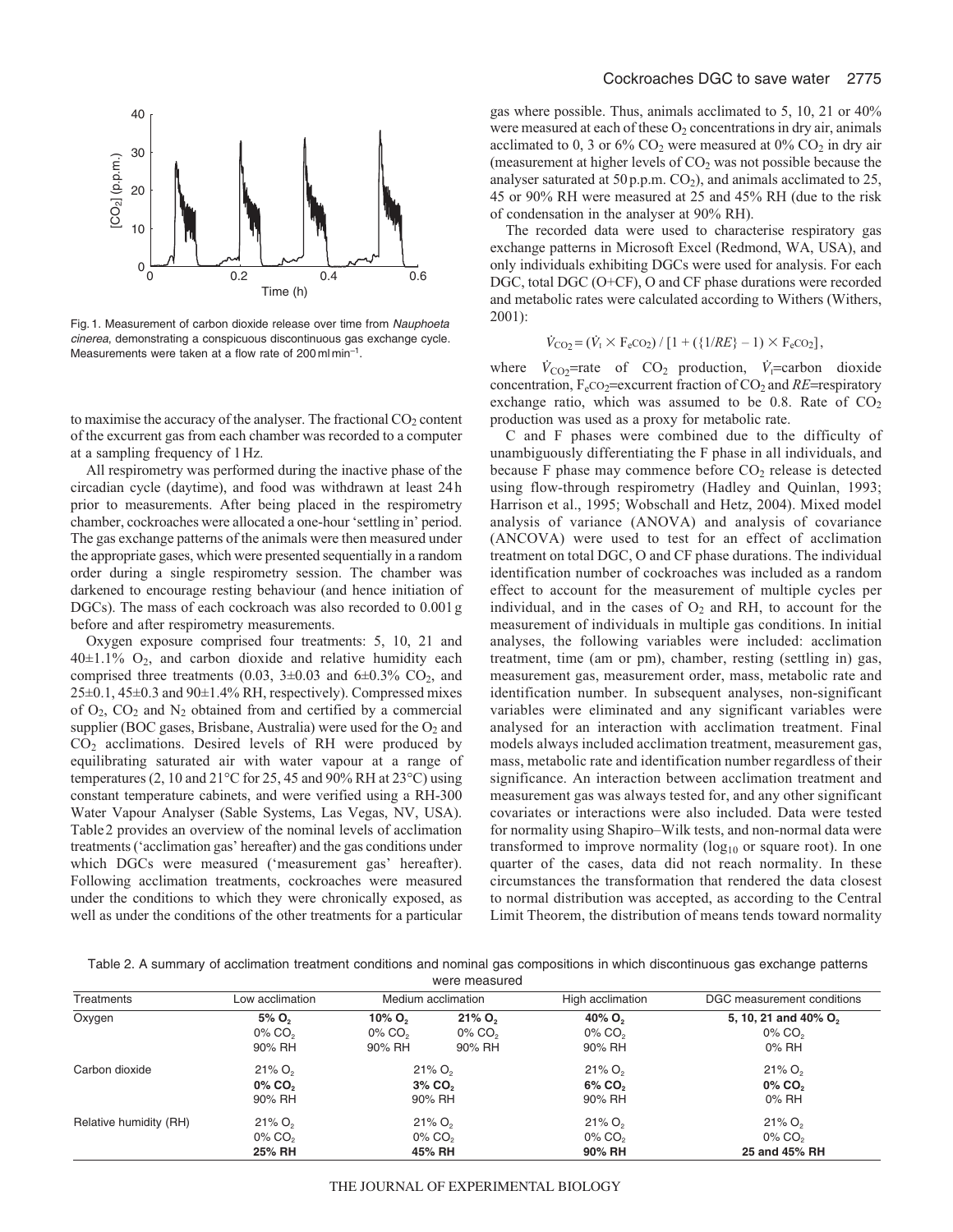### 2776 N. G. Schimpf and others

for large sample sizes despite a non-normal population distribution (Quinn and Keough, 2002; Zar, 1974).

Additionally, to determine if RH acclimation had an effect on water loss, rates of mass loss during respirometry were compared for animals acclimated to 25, 45 and 90% RH using ANCOVA with body mass as a covariate. All statistical tests were conducted using JMP v.7.0.1 (SAS Institute Inc., Cary, NC, USA), and  $\alpha$  was set at 0.05 for all tests. For clarity, adjusted means are presented in figures, and are shown ±s.e.m.

#### **RESULTS**

The effect of acclimation treatment on DGC duration is always reported regardless of significance. There was never a significant interaction between acclimation treatment and measurement gas (*P*>0.05 in all cases). Other covariates and interactions are only reported if their effects were significant, except in cases where a significant covariate did not have a significant interaction with acclimation treatment, in which case the non-significant interactions are also reported. In addition, Table3 provides a summary of the mean initial mass and mean metabolic rates for each acclimation treatment at the conclusion of the chronic exposure period.

#### **Carbon dioxide**

Mass had a significant effect on total DGC duration (ANOVA  $F_{1,32}$ =7.6,  $P$ =0.01) but there was no significant interaction between mass and  $CO_2$  acclimation treatment (ANOVA  $F_{2,26}=0.84$ ,  $P=0.44$ ). There was a significant effect of acclimation treatment on total DGC duration (ANOVA  $F_{2,29}$ =7.52,  $P=0.002$ ), and 6% CO<sub>2</sub> exposure resulted in significantly shorter DGC durations compared with 0% and 3% (Tukey's HSD) (Fig.2).

There was a significant effect of mass and acclimation treatment on O phase duration (ANOVA *F*1,29=4.58, *P*=0.04; *F*2,27=8.03, *P*=0.002) but there was no significant interaction between mass and treatment (ANOVA  $F_{2,24}=0.56$ ,  $P=0.58$ ). O phase duration was significantly shorter following  $3\%$  and  $6\%$  CO<sub>2</sub> treatments when compared with 0% (Tukey's HSD) (Fig.2).

There was a significant effect of acclimation treatment on CF phase duration (ANOVA  $F_{2,30}$ =6.7, *P*=0.004). CF phase duration was significantly shorter following exposure to  $6\%$  CO<sub>2</sub> than following exposure to 3%, and neither were significantly different from 0% (Tukey's HSD) (Fig.2).

#### **Relative humidity**

Metabolic rate had a significant effect on total DGC duration (ANOVA  $F_{1,138}$ =6.8,  $P$ =0.01) but there was no significant interaction between metabolic rate and RH acclimation treatments (ANOVA  $F_{2,118}=2.7$ ,  $P=0.07$ ). There was a significant effect of treatment (ANOVA  $F_{2,24}$ =6.1, *P*=0.007), with exposure to 90% RH resulting



Fig. 2. Adjusted least square means of total discontinuous gas exchange cycles (DGC), open (O) and closed-flutter (CF) phase durations following exposure to  $CO<sub>2</sub>$  treatments, shown +s.e.m. Exposure to 6% consistently resulted in shorter phase durations than lower levels of CO<sub>2</sub>. Total sample size: N=144 measurements from 36 individuals (0%: N=47 measurements from 15 individuals; 3%: N=47 measurements from 11 individuals; 6%: <sup>N</sup>=50 measurements from 10 individuals). Columns within a phase that share a letter (A or B) are not significantly different from each other (Tukey's HSD).

in significantly longer total DGC duration compared with 25% (Tukey's HSD) (Fig.3).

There was no effect of metabolic rate on O phase duration, so metabolic rate was excluded from subsequent analyses of O phase. There was a significant effect of acclimation treatment on O phase duration (ANOVA  $F_{2,23}=8.9$ ,  $P=0.001$ ). O phase duration was significantly longer following exposure to 90% compared with 25% RH (Tukey's HSD) (Fig.3).

Metabolic rate had a significant effect on CF phase duration (ANOVA  $F_{1,101}$ =13.0,  $P=0.0005$ ) but there was no significant effect of acclimation treatment (ANOVA *F*2,24=3.2, *P*=0.06, Tukey's HSD) (Fig.3).

Mass loss was significantly affected by RH acclimation (*F*2,23=24.0, *P*<0.0001) and correlated with body mass (*F*1,23=12.7, *P*=0.002). Rate of mass loss was significantly reduced following exposure to 25% RH compared with 45% and 90% RH (Tukey's HSD) (Fig.4).

Table 3. A summary of mean initial mass and mean metabolic rate of cockroaches in each acclimation treatment

| Acclimation treatment |                     | Metabolic rate $(V_{CO2})$ |                           |                        |  |
|-----------------------|---------------------|----------------------------|---------------------------|------------------------|--|
| $O_2$ (%)             | CO <sub>2</sub> (%) | RH (%)                     | Mass (g) $\pm$ s.e.m. (M) | $\pm$ s.e.m. $(M)$     |  |
| 5                     | 0                   | 90                         | $0.450 \pm 0.014$ (8)     | $0.090 \pm 0.003$ (8)  |  |
| 10                    | 0                   | 90                         | $0.530 \pm 0.013(11)$     | $0.104 \pm 0.008(11)$  |  |
| 21                    | 0                   | 90                         | $0.480 \pm 0.014(16)$     | $0.094 \pm 0.005$ (16) |  |
| 40                    | 0                   | 90                         | $0.529 \pm 0.014(9)$      | $0.106 \pm 0.016(9)$   |  |
| 21                    | 3                   | 90                         | $0.430\pm0.008(11)$       | $0.088 \pm 0.006$ (11) |  |
| 21                    | 6                   | 90                         | $0.430 \pm 0.014$ (10)    | $0.100 \pm 0.006$ (10) |  |
| 21                    | 0                   | 25                         | $0.485 \pm 0.018(10)$     | $0.076 \pm 0.006$ (10) |  |
| 21                    | 0                   | 45                         | $0.423 \pm 0.02$ (6)      | $0.053 \pm 0.004$ (6)  |  |

Measurements were taken at the conclusion of the chronic exposure treatments. RH, relative humidity.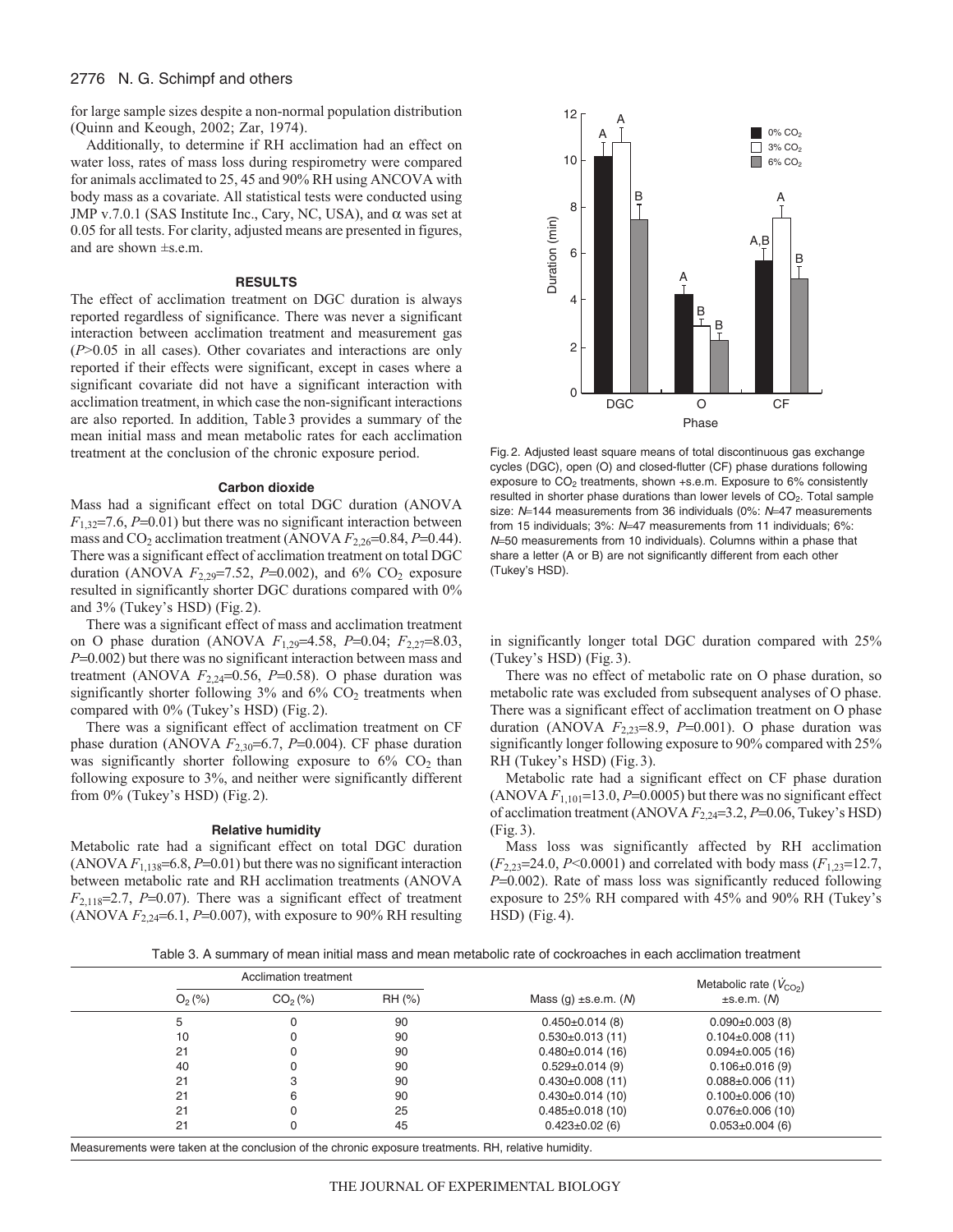



Fig. 3. Adjusted least square means of total discontinuous gas exchange cycles (DGC), open (O) and closed-flutter (CF) phase durations following exposure to relative humidity (RH) treatments, shown +s.e.m. Exposure to 90% RH resulted in longer DGC and O durations than exposure to lower levels of RH. Total sample size: N=184 measurements from 27 individuals (25%: N=72 measurements from 10 individuals; 45%: N=38 measurements from 6 individuals; 90%: N=70 measurements from 10 individuals). Columns within a phase that share a letter (A or B) are not significantly different from each other (Tukey's HSD).

#### **Oxygen**

Initial analyses revealed that  $O<sub>2</sub>$  acclimation treatment, measurement gas and measurement order had significant effects on total DGC duration (ANOVA *F*3,66=4.2, *P*=0.008; *F*3,431=13.0, *P*<0.0001;  $F_{3,424}=4.6$ ,  $P=0.004$ ). There was also a significant interaction between treatment and measurement order (ANOVA  $F_{9,420}$ =3.3, *P*=0.0007).

There was no effect of acclimation treatment on CF phase duration (ANOVA  $F_{3,65}$ =0.38, *P*=0.77) but there was a significant interaction between acclimation treatment and measurement order (ANOVA *F*9,420=2.1, *P*=0.03).

Acclimation treatment had a significant effect on O phase duration (ANOVA  $F_{3,60}$ =16.9, *P*=0.0001) but there was a significant interaction between acclimation treatment and metabolic rate, and between acclimation treatment and measurement order (ANOVA *F*1,218=23.6, *P*<0.0001; *F*3,217=4.3, *P*=0.006, respectively). Exploratory examination of these effects suggested a difference in acclimation response between hypoxic and hyperoxic conditions, and subsequent analyses were conducted on hypoxic  $(5, 10 \text{ and } 21\% \text{ O}_2)$ , measured at each of these levels) and hyperoxic (21 and 40%  $O_2$ , measured at each of these levels) groups separately.

#### Hypoxic group

Acclimation treatment had a significant effect on total DGC duration (ANOVA  $F_{2,49}$ =5.4,  $P$ =0.007) and there was a significant interaction between treatment and measurement order (ANOVA  $F_{6,247}=2.6$ , *P*=0.02). Only the 21% treatment measured in the first hour was significantly different from that measured in the third hour (Tukey's HSD) (Fig.5A).

Fig. 4. Mean rates of mass loss for the three relative humidity (RH) treatments, shown +s.e.m. Exposure to 25% RH  $(N=10)$  resulted in a decreased rate of mass loss compared with mass loss rates following exposure to 45 and 90% RH (N=6 and 10, respectively). Columns that share a letter (A or B) are not significantly different from each other (Tukey's HSD).

Both acclimation treatment and measurement gas had a significant effect on O phase duration (ANOVA  $F_{2,40}$ =7.1,  $P=0.002$ ; *F*2,236=50.8, *P*<0.0001, respectively) and there was a significant interaction between acclimation treatment and measurement order (ANOVA  $F_{6,237}=3.1, P=0.006$ ). Only the 21% treatment measured in the first hour was significantly different to the measurement in the second hour (Tukey's HSD) (Fig.5B).

Measurement gas had a significant effect on CF phase duration (ANOVA  $F_{2,252}=27.4$ ,  $P<0.0001$ ) but there was no significant effect of acclimation treatment (ANOVA  $F_{2,26}=0.31$ ,  $P=0.73$ ) (Fig.5C).

### Hyperoxic group

There was no significant effect of acclimation treatment on total DGC duration (ANOVA  $F_{1,23}=0.49$ ,  $P=0.49$ ), nor a significant effect of any other variable.

Metabolic rate had a significant effect on O phase duration (ANOVA  $F_{1,80}$ =4.8,  $P$ =0.01) but there was no significant effect of acclimation treatment (ANOVA  $F_{1,20}$ =3.2,  $P$ =0.09).

Both resting gas and metabolic rate had a significant effect on CF phase duration (ANOVA *F*3,15=3.8, *P*=0.03; *F*1,41=4.8, *P*=0.03). Acclimation treatment had no significant effect on CF phase duration (ANOVA *F*1,17=0.5, *P*=0.49).

Total sample size of *N*=137 measurements from 24 individuals (21%: *N*=82 measurements from 15 individuals, 40%; *N*=55 measurements from 9 individuals).

### **DISCUSSION**

The present research is the first of its kind to demonstrate that adult insects alter their respiratory gas exchange patterns in response to chronic exposure to varying environments. Cockroaches showed a significant acclimation response to each of the O2, CO2 and RH treatments. These responses are compared with the explicit predictions based on the three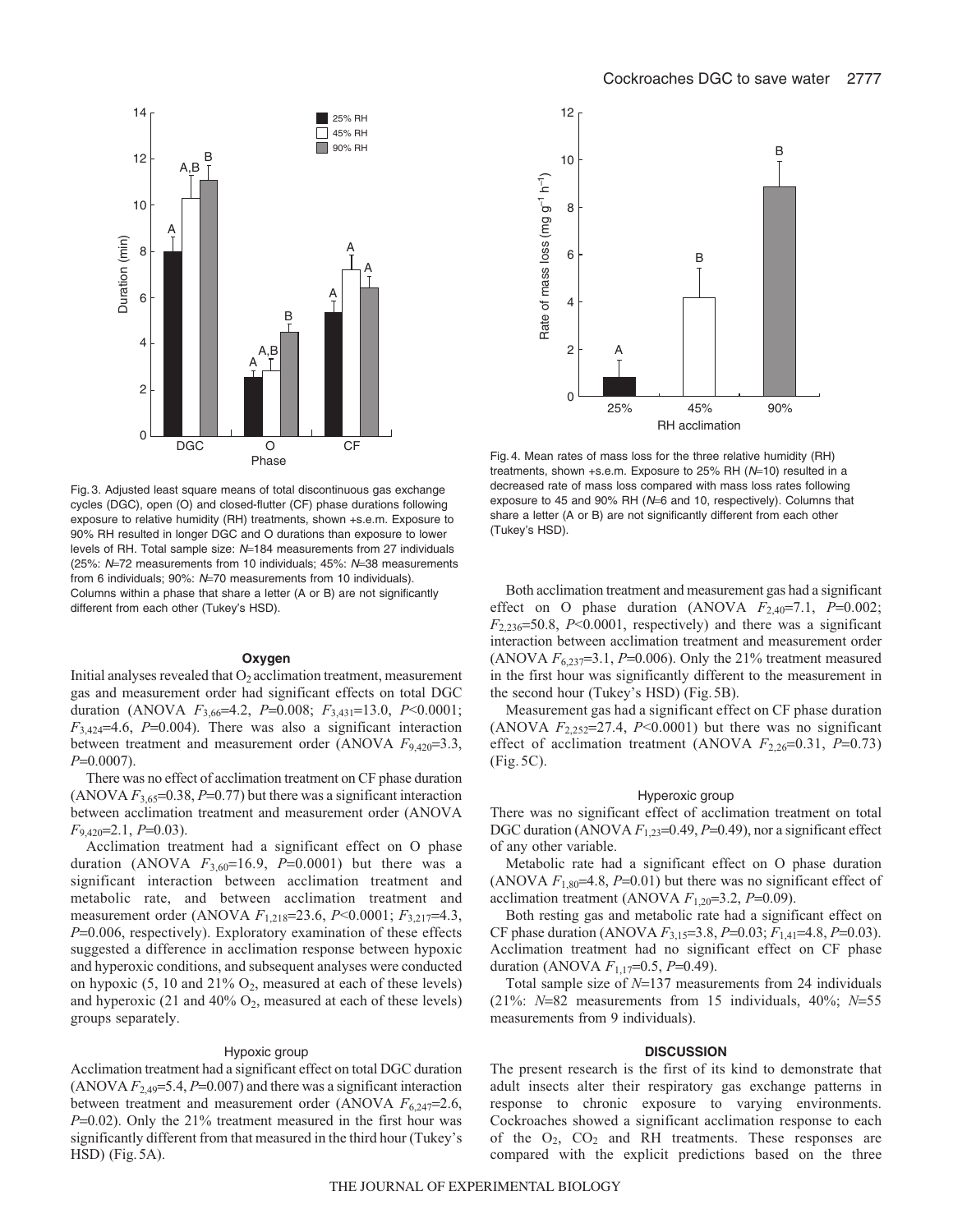

Fig. 5. Adjusted least square means of phase durations in the hypoxic group of  $O<sub>2</sub>$  treatments according to measurement order (hour), shown +s.e.m. A positive relationship between acclimation and total discontinuous gas exchange cycles (DGC) and open (O) phase durations is apparent but only in the first two hours of measurement (A and B). There was no effect of acclimation treatment on the closed-flutter (CF) phase duration (C). Total sample size: N=275 measurements from 34 individuals (5%: N=69 measurements from 8 individuals; 10%: N=81 measurements from 11 individuals; 21%: N=125 measurements from 15 individuals). Columns that share a letter (A or B) are not significantly different from each other (Tukey's HSD).

adaptive hypotheses in order to elicit support for any number of these hypotheses.

### **Chthonic hypothesis**

CF phase duration was shortest following exposure to high levels of  $CO<sub>2</sub>$  and longer when exposed to lower levels (Fig. 2). This response runs counter to the predictions set out by the chthonic hypothesis, which suggests that C and F phase duration will increase in hypercapnia to facilitate adequate gas exchange *via* a steep respiratory gas gradient. Similarly, there was no significant effect of  $O_2$  acclimation treatments on C and F phase duration. This further refutes the chthonic hypothesis, which proposes an increase in the C and F duration as  $O_2$  levels decrease, again to facilitate adequate gas exchange. Unfortunately, however, we were only able to measure animals in conditions of  $0\%$  CO<sub>2</sub>, and so it remains unknown how animals acclimated to high levels of  $CO<sub>2</sub>$  will exchange respiratory gases in hypercapnia. The few species that have been measured have been shown to cease DGCs in hypercapnia (Harrison et al., 1995; Terblanche et al., 2008), and it would be interesting to determine if this is also the case for cockroaches acclimated to hypercapnia.

### **Oxidative damage hypothesis**

The significant interaction between acclimation and measurement order demonstrates that the effects of oxygen acclimation are dependent on measurement order. Although Tukey's HSD does not identify any significant pair-wise differences between  $O_2$  treatments (Fig.5A,B), there is an apparent positive relationship between hypoxic  $O_2$  treatments and the DGC and O phase durations. This relationship is only apparent in the first one to two hours of measurement (i.e. the second and third hours of total respirometry session), after which it appears to be obscured. Nevertheless, regardless of whether O phase duration increases with  $O_2$  treatments or remains unchanged, both responses are clearly inconsistent with the predictions made by the oxidative damage hypothesis, which states that the O phase should decrease in duration following exposure to higher levels of oxygen in order to protect tissues from oxidative damage. The lack of an acclimation response to hyperoxia further suggests that DGCs are not required to limit oxidative damage. Similarly, although intratracheal  $P_{O_2}$  is regulated at 4–5 kPa during the CF phase in atmospheres of up to  $50 \text{ kPa}$  O<sub>2</sub> in atlas moths and silkworm pupae (Hetz and Bradley, 2005; Levy and Schneiderman, 1966a), this regulation is not maintained at higher *P*O2s (Levy and Schneiderman, 1966b).

#### **Hygric hypothesis**

The hygric hypothesis recently received support from work by Marais et al. (Marais et al., 2005) and White et al. (White et al., 2007) and the present research lends further credence to the original explanation for the adaptive function of DGCs (Buck et al., 1953; Buck and Keister, 1955; Burkett and Schneiderman, 1974a; Kestler, 1985; Levy and Schneiderman, 1966a; Lighton, 1990; Lighton et al., 1993). Exposure to low levels of RH results in a reduction in DGC duration, as well as a reduction in the duration of the O phase whereas the duration of the CF phase was unaffected (Fig.3). The change in O duration is consistent with the explicit predictions that stem from the hygric hypothesis (Table1). O phase durations were longest following acclimation to high levels of humidity where the saturation deficit between the respiratory surfaces and that atmosphere is likely to be small, and rates of water loss are likely to be low. Following exposure to low humidity, O phase durations were shorter, which presumably acted to reduce respiratory water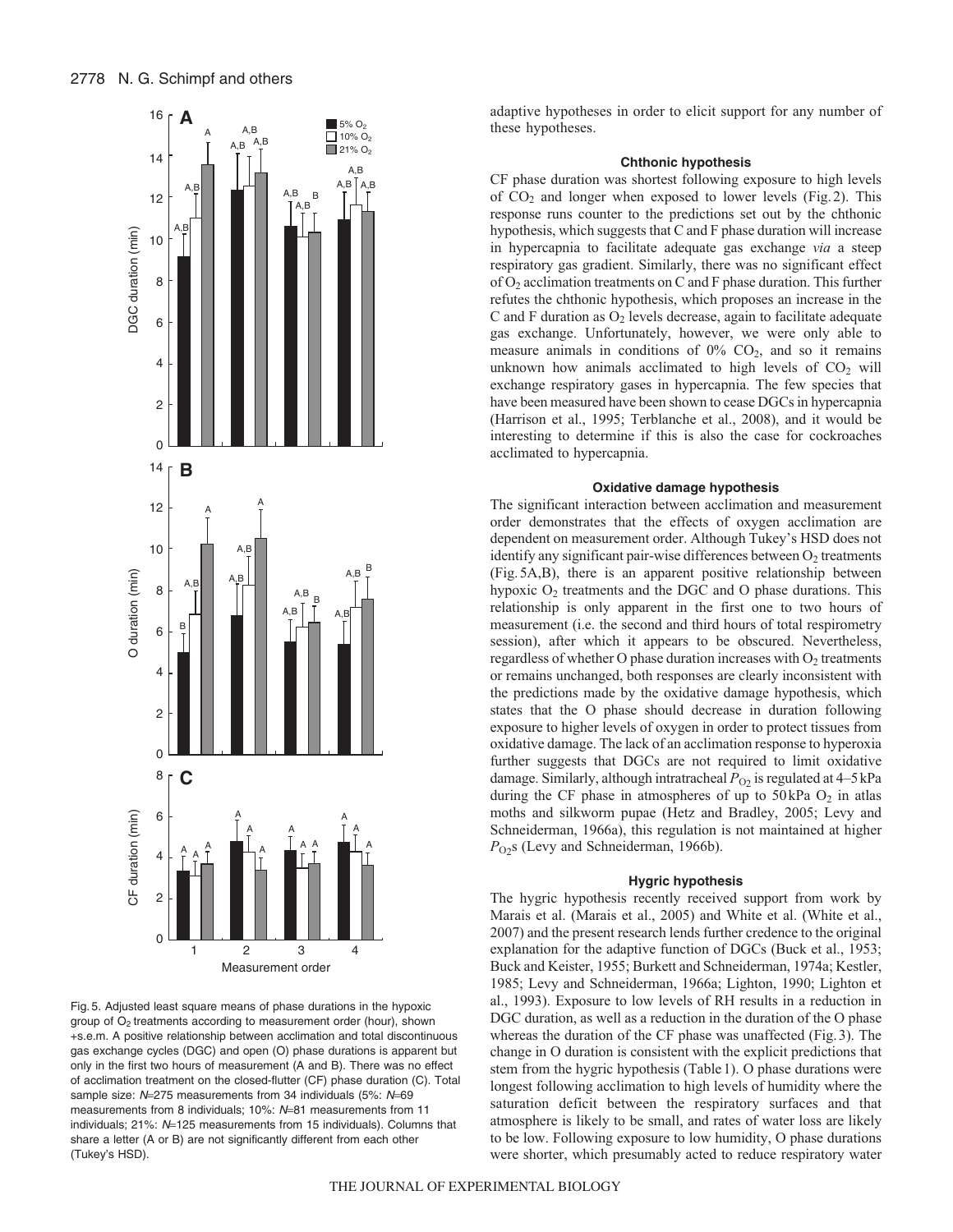loss. This finding is further supported by the fact that mean rates of mass loss were 5–10-fold higher following acclimation to 45 and 90% RH treatments than when compared with 25% RH acclimation (Fig.4). It is acknowledged that mass loss alone is not a definitive measure of respiratory water loss as it does not discriminate between mass lost *via* defecation, cuticular or respiratory transpiration. Further work examining only respiratory water loss would provide an improved point of comparison.

Given that cockroaches show an acclimation response to altered ambient humidity, it is surprising that measurement humidity did not have a significant effect on phase durations. Cockroaches therefore appear unable to detect acute changes in ambient humidity. It is possible that the acute exposure is too short a time for an observable response to occur but it is nevertheless clear that cockroaches do not respond to RH immediately as they do to changes in  $O_2$  and  $CO_2$ . Potentially, cockroaches chronically exposed to low levels of humidity have lower levels of body hydration than those chronically exposed to high levels of humidity. Thus, the acclimation response to humidity may actually represent a response to varying levels of hydration. Such a desiccated state is likely to alter the haemolymph  $P_{CO_2}$  and pH (Chown, 2002), leading to a change in ventilation rate (Snyder et al., 1980). However, while DGC frequency does increase following acclimation to low RH, CF phase duration remains unchanged. If desiccation-associated changes in haemolymph pH were responsible for the acclimation response to RH, one might expect to see a decrease in the CF phase duration as internal  $CO<sub>2</sub>$  would reach the O phase trigger more quickly, because the volume, and therefore presumably the  $CO<sub>2</sub>$  buffering capacity, of the haemolymph is reduced. This however is not what is observed for the CF phase duration. Alternatively, the level or concentration of buffers could increase as a consequence of desiccation, and therefore total buffer capacity would remain constant, in which case CF duration would be expected to be independent of hydration status. Clearly, chronic exposure to varying levels of ambient humidity offers exciting opportunities to gain further insight into the mechanistic basis of DGCs. At this stage, however, the mechanism by which cockroaches sense and respond to altered humidity remains unclear.

#### **Conclusion**

The present study has answered calls in the literature for a singlespecies, strong-inference manipulative approach to examine the evolutionary significance of DGCs (Chown, 2002; Chown et al., 2006; Lighton, 2007; Lighton and Turner, 2008; Marais et al., 2005; Quinlan and Gibbs, 2006; Terblanche et al., 2008). The present research provides support for the hygric hypothesis and disputes both the chthonic and oxidative damage hypotheses. This is in contrast with a recent study by Terblanche et al., which provided support for the oxidative damage hypothesis and limited support for the hygric hypothesis (Terblanche et al., 2008). Terblanche et al. exposed diapausing moth pupae *Samia cynthia* to a range of levels of  $O_2$ ,  $CO_2$  and humidity and interpreted the responses of the animals in light of the explicit predictions of the competing hypotheses (Terblanche et al., 2008). However, Terblanche et al. examined only the effect of acute exposure on immature insects (Terblanche et al., 2008). It is well documented that low  $O_2$  and high  $CO_2$  levels cause insect spiracles to open (Beckel and Schneiderman, 1957; Burkett and Schneiderman, 1967; Burkett and Schneiderman, 1974b), so it is to be expected that DGCs will cease in hypoxia or hypercapnia. Studies that only examine the DGC responses of insects to acutely altered levels of respiratory gases are therefore of limited value when distinguishing between the various hypotheses for the evolution of DGCs.

Testing among the predictions that stem from the three adaptive hypotheses explaining the evolution of DGCs demonstrates a clear support for the hygric hypothesis. However, implicit in this approach is the assumption that the best model is included in the candidate set (Johnson and Omland, 2004; Quinn and Dunham, 1983). It remains to be seen whether future studies continue to find support for water loss as the driving force for the evolution and maintenance of discontinuous ventilation or whether new hypotheses need to be considered. It has also been suggested that several factors are likely to work together to influence the expression of DGCs (Chown, 2002). It would be advantageous if further research were to be conducted examining the effect on DGCs of combinations of the gas conditions reported here. Such an approach would aid in revealing possible interactive effects of the gas variables that may not be detected when variables are examined in isolation. Indeed in reality, insects encounter microclimates of low  $O_2$  and high  $CO_2$  rather than the individually manipulated gas variable of the present study (Anderson and Ultsch, 1987). Furthermore, the level of intratracheal  $O_2$  influences the level of CO2 at which spiracles open, and *vice versa* (Burkett and Schneiderman, 1967; Burkett and Schneiderman, 1974b), so it is possible that a combination of hyperoxia and hypercapnia may elicit acclimation responses different to those observed in the present study. Such an approach could also reveal whether or not DGC expression is prioritised according to the most costly variable in the immediate respiratory environment. For example, for animals experiencing water loss stress, DGCs may become important in terms of the oxidative damage hypothesis. Wigglesworth (Wigglesworth, 1935) documented the presence of fluid in the ends of the tracheae under hyperoxic conditions and Kestler (Kestler, 1985) proposed that this fluid functioned to restrict tracheal conductance and hence decrease potential damage resulting from high levels of  $O_2$ . If animals become dehydrated, they may be unable to fill the tracheae with water, leaving them vulnerable to oxidative damage. In such instances,  $O<sub>2</sub>$  levels may become an important factor for the exhibition of DGCs.

The support garnered for the hygric hypothesis from the research presented here suggests that reducing respiratory water loss was a significant factor in the evolution of DGCs, at least in *N. cinerea*. The hygric hypothesis is the first of the three adaptive hypotheses to be supported by a variety of studies: two broad scale comparative studies (Marais et al., 2005; White et al., 2007) that examined a wide range of species from a diverse range of habitats, many mechanistic studies dealing with acute exposures of respiratory gases (e.g. Chown and Davis, 2003; Duncan et al., 2002a; Duncan et al., 2002b; Duncan and Dickman, 2001; Lighton et al., 1993), and now a mechanistic study that has examined the effect of chronic exposure to various respiratory environments. A thorough understanding of the evolution of physiological traits and their ecological implications is aided by the strength of a number of complementary approaches such as these (Huey and Kingsolver, 1993). Nevertheless, it is important that further studies of acclimation to chronic exposure are conducted on a variety of species, particularly from other orders (such as Hymenoptera, Lepidoptera, Orthoptera and Coleoptera), as it has been suggested that DGCs may have evolved for different reasons in different species (Chown and Nicholson, 2004; Chown et al., 2006). Such acclimation studies will reveal whether or not other factors, such as  $O_2$  or  $CO_2$ , were important for the evolution of DGCs in other species or whether in fact support is shown for a single important evolutionary factor.